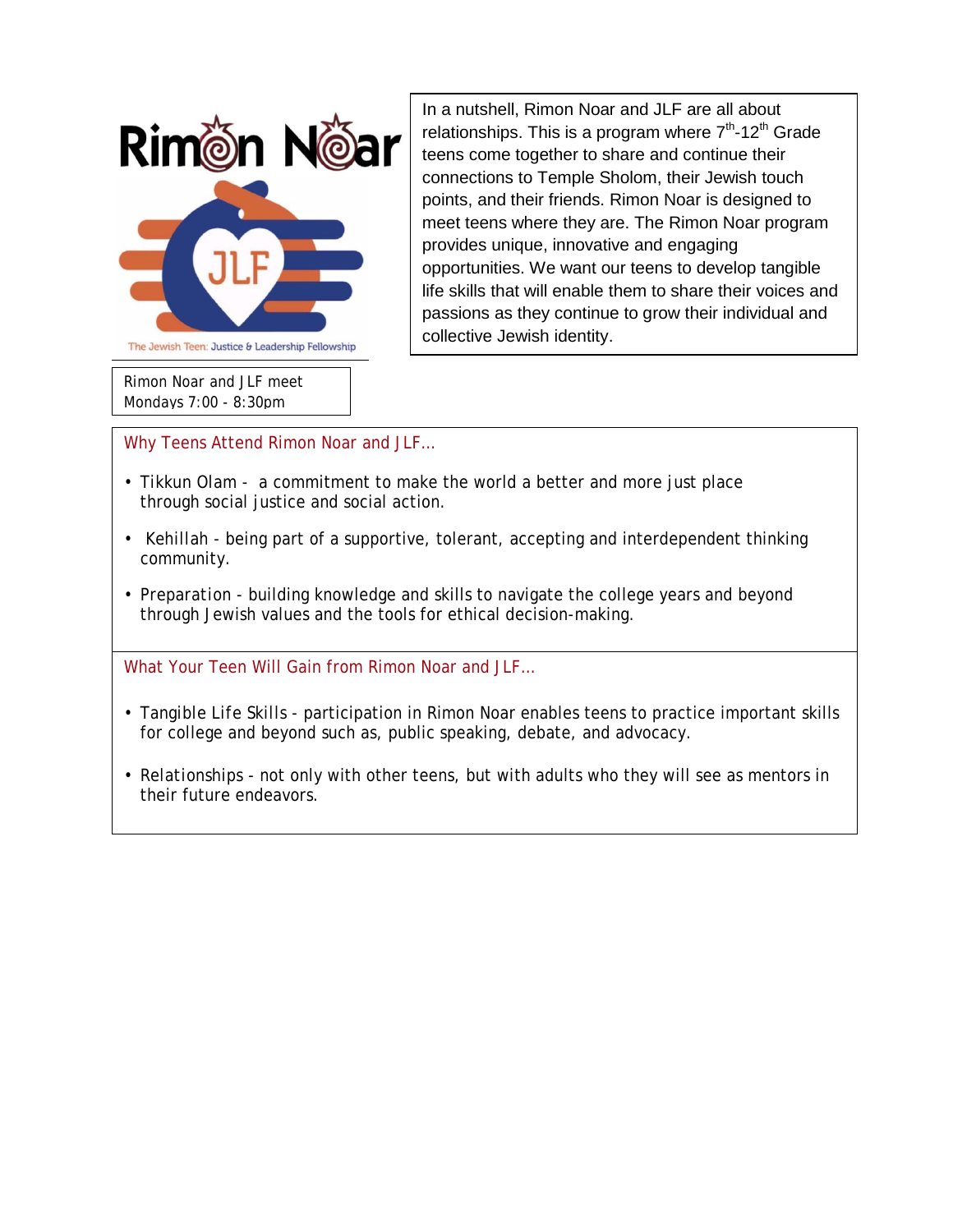

"To sit in the dust of the wise is to travel in their footsteps, follow their logic, and test their conclusions. But once you have walked in their path, you must step off and see what is so for yourself. Wisdom cannot be secondhand."  **~from** *Ethics of the Sages*

What is the soil you are to till? This spiritual, personal, and practical question will guide our JLF journey in the coming year. Elie Weisel believed that anyone who has lived through an experience is duty bound to bear witness to it. We will gather to learn from the wise who dedicate themselves to civil rights, reflect on our own experience and purpose, seek to find common ground among divergent views, and engage in actions to serve our community with courage, integrity, and imagination.

# **Monday - 7:00 - 8:30pm**

We will be holding our classes masked and in-person socially distanced. We are hopefully that there will be opportunities for travel and service this coming year but, safety is obviously the biggest factor. We are hoping to get to Washington, DC for a four day Political Action program with the Religious Action Center that includes lobbying and training on important issues of our time. We also are hoping to have our civil rights trip over President's weekend to Memphis, Tennessee and Little Rock, Arkansas.

# **September 2021**

- Sept. 13: Opening Evening / Set up for service
- Sept. 20: Volunteer project with Our Closet <https://www.ourclosetpa.org/> Students will meet at Our Closet for service work
- Sept. 27: Text study with Rabbi Rigler